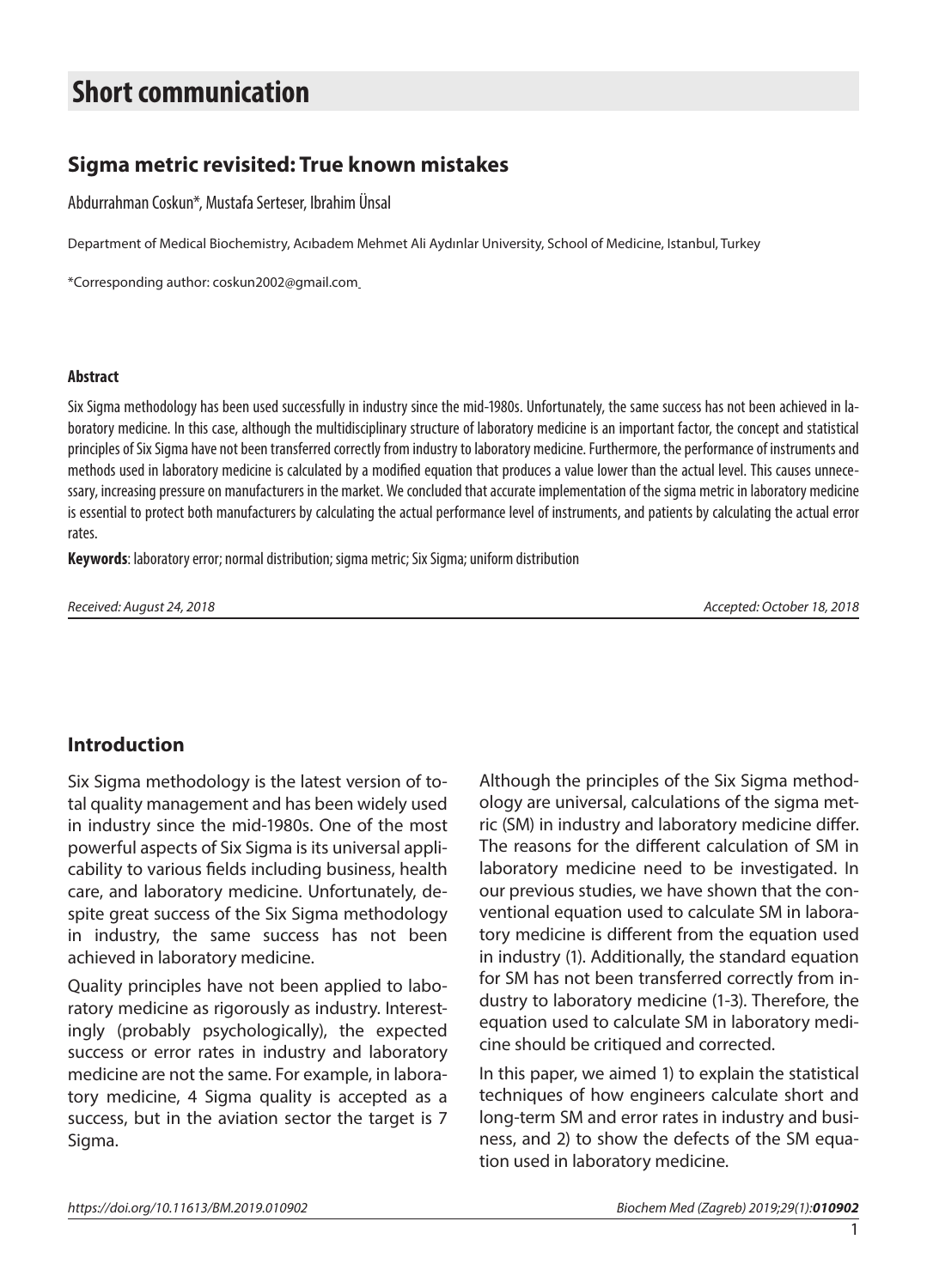## **Sigma metric in industry and business**

In industry, SM is calculated as given below (Equation (Eq.) 1):

$$
SM = \frac{TR}{2SD}
$$
 (Eq. 1).

where TR is the tolerance range of the product, and SD is the standard deviation of the process. Tolerance range can be calculated from the subtraction of lower tolerance limit (LTL) from the upper tolerance limit (UTL) (UTL – LTL). At the 6 Sigma quality level, 12 SD fit between the lower and upper TLs, *i.e*., 6 SD fits between the target and LTLs/UTLs.

The SM value indicates the performance of the process; the lower the SM value the process has, the higher error rate the process produces. To illustrate further, we explain the meaning of SM in terms of errors. For this purpose, we use defects *per* million opportunities (DPMO), which is the number of defective products within 1 million opportunities. For example, if DPMO is 1000, it means that within 1 million opportunities 1000 products are defective, and the rest are acceptable. The conversion of SM to DPMO and *vice versa* makes Six Sigma methodology a powerful tool in both industry and business. It serves as a bridge between counting and variation methodology and therefore it is accepted as a universal tool to measure the performance of processes in both industry and business. In laboratory medicine, only variation or counting variables cannot be used to evaluate the performance of the whole laboratory. For example, in analytical phase the main variable is SD but in pre-pre-analytical phase it is DPMO. Therefore, in a Six Sigma project of total testing process, we have to convert all data to DPMO and then focus on the phase which is the center of errors/defects.

The SMs and corresponding DPMOs are given in Table 1. As shown in Table 1, for each SM value there are 2 different DPMOs, short and long terms (4). In daily practice we prefer the long-term DPMO (4). It has been questioned why we prefer longterm SM. No system is perfect and every process deviates from its target in time. The Six Sigma methodology was developed and applied to processes by William B. Smith and Motorola Inc. engineers. During the early period of observations, engineers found that processes deviated approximately 1.5 SD from the targets. In a given time interval, we do not know the exact shift (bias) from the target. Acceptance of a 1.5 SD shift from the target is a form of insurance in estimating the quality of the process. Therefore, engineers in industry usually include the 1.5 SD shift from the target and calculate the DPMO corresponding to the SM accordingly.

Next, we examine how engineers calculate the DPMO corresponding to short and long-term SM. The calculation of DPMO (both short and long term) is based on the normal distribution curve. The equation of the normal distribution function is given below (Eq. 2).

$$
f(x) = \frac{1}{\sigma \sqrt{2\pi}} e^{-\left[\frac{(x-\mu)^2}{2\sigma^2}\right]}
$$
 (Eq. 2).

where  $f(x)$  is the normal distribution function,  $\sigma$  is the standard deviation,  $\mu$  is the mean, and x is a variable.

The DPMO corresponding to SM is derived from the area under the curve (AUC) restricted by LTL and UTL as calculated below (Eq. 3):

$$
AUC = \int_{LTL}^{UTL} \frac{1}{\sigma \sqrt{2\pi}} e^{-\left[\frac{(x-\mu)^2}{2\sigma^2}\right]} d(x)
$$
 (Eq. 3).

This equation gives AUC but is rather complex to be used in daily practice. For simplicity, we use the standard normal distribution curve. In this curve, the target is 0 and SD is 1.

To calculate the DPMO corresponding to SM, in the first step, we calculate the AUC restricted by LTL and UTL. The total AUC ( $-\infty$  to  $+\infty$ ) is 1. The error rate is 1-AUC and therefore the DPMO can be calculated as given below (Eq. 4):

$$
DPMO = 10^6 (1 - AUC) \tag{Eq. 4}
$$

Although this equation is very simple, we still must calculate the restricted AUC, which is not easy. To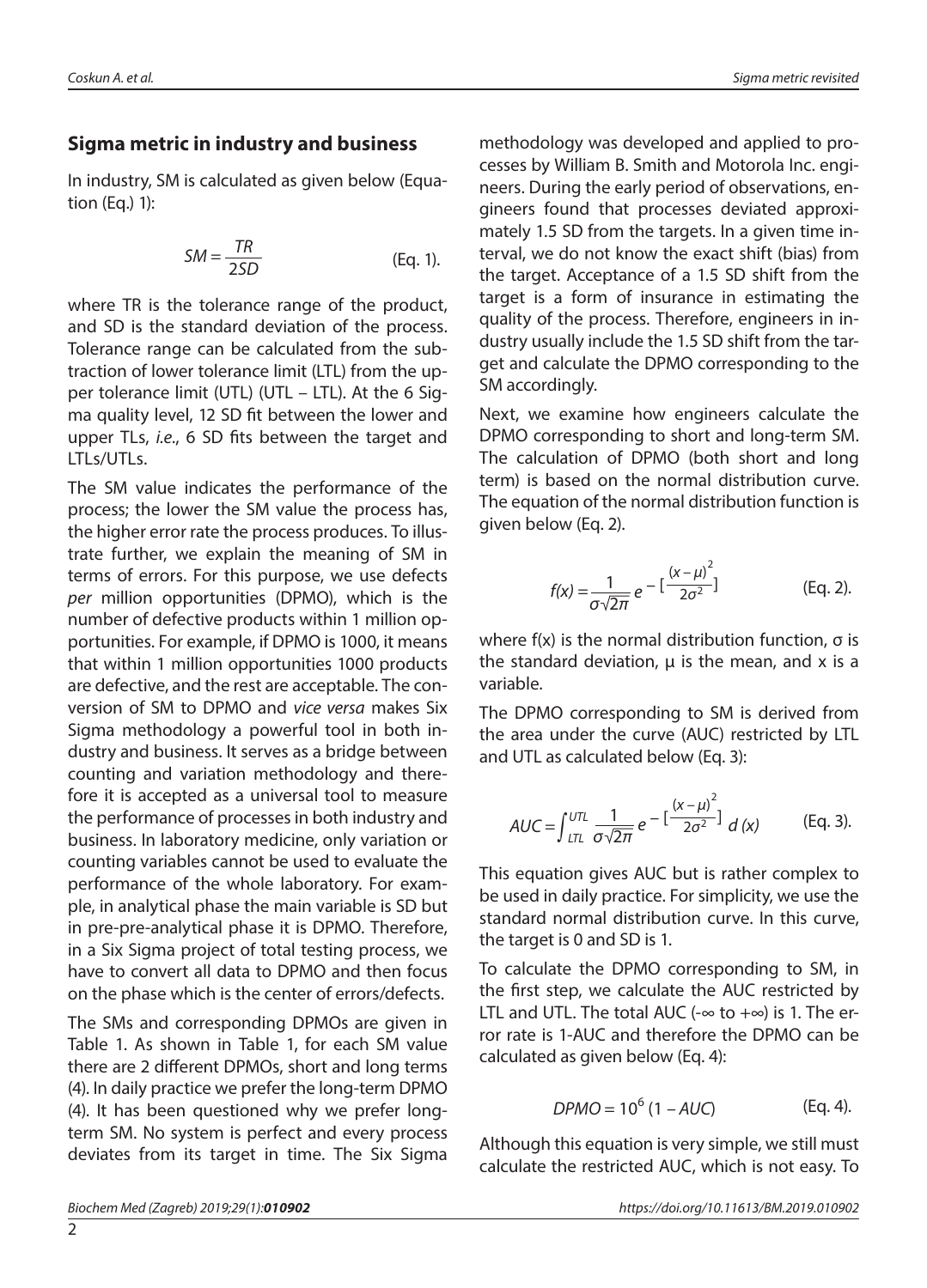overcome this problem, we use tables instead of complex equations. For the standard normal distribution curve, we use the z table.

To calculate the DPMO corresponding to SM, we find the AUC from the LTL to UTL from the z table and use Eq. 4. For example, to calculate the DPMO corresponding to 5 SM, we find the AUC restricted by - 5 to 5 from z table and then use Eq. 4 as given below:

> AUC from  $-5$  to  $0 = 0.4999997133$ AUC from 0 to  $5 = 0.4999997133$

AUC from − 5 to 5 = 0.9999994266

 $DPMO = 10^6 (1 - 0.9999994266) = 0.57.$ 

This is the short-term DPMO, but in daily practice we use the long-term SM and corresponding DPMO. To calculate the long term DPMO we include the shift in the calculations. In this case we find the AUC from  $(-\text{shift} - \text{LTL})$  to  $(\text{UTL} + \text{Shift})$ from the z table. For example, if we want to calculate the long-term DPMO of 5 SM we find the AUC from − 6.5 to 3.5. Due to the 1.5 SD shift, the limit of the left tail of the curve is  $-6.5$  ( $-1.5$  - 5) and the limit of the right tail of the curve is 3.5 (5 -1.5) (Figure 1).



**Figure 1.** To calculate the long-term DPMO of 5 SM we find the area under the curve from − 6.5 to 3.5. Due to the 1.5 SD shift, the limit of the left tail of the curve is  $-6.5$  ( $-1.5 - 5$ ) and the limit of the right tail of the curve is 3.5 (5 - 1.5). The DPMO corresponding to SMs are calculated using Eq. 4.

The DPMO corresponding to SMs are calculated using Eq. 4 as given below:

> AUC from − 6.5 to 0 = 0.4999999999 AUC from 0 to 3.5 = 0.4997673709 AUC from − 6.5 to 3.5 = 0.9997673708  $DPMO = 10^6 (1 - 0.9997673708) = 233.$

**Table 1.** Defects *per* million opportunities corresponding to long and short term sigma metrics

| <b>SM</b> |                      | <b>Long Term</b> |                                  | <b>Short Term</b> |                        |                 |                                  |                   |
|-----------|----------------------|------------------|----------------------------------|-------------------|------------------------|-----------------|----------------------------------|-------------------|
|           | $Z_{\text{H}}$ (AUC) | $Z_{UTL}$ (AUC)  | $Z_{\text{UTL-LTL}}(\text{AUC})$ | DPMO,             | $Z_{\text{LTI}}$ (AUC) | $Z_{UTL}$ (AUC) | $Z_{\text{UTL-LTL}}(\text{AUC})$ | DPMO <sub>S</sub> |
| 1.0       | (0.493790335)        | (- 0.191462461)* | (0.3023278735)                   | 697,670           | (0.3413447458)         | (0.3413447458)  | (0.6826894917)                   | 317,310           |
| 1.5       | 0.498650102          | 0.0000000000     | 0.498650102                      | 501,350           | 0.4331927985           | 0.4331927985    | 0.8663855971                     | 133,610           |
| 2.0       | 0.499767371          | 0.191462461      | 0.6912298320                     | 308,770           | 0.4772498679           | 0.4772498679    | 0.9544997359                     | 45,500            |
| 2.5       | 0.499968329          | 0.341344746      | 0.8413130746                     | 158,690           | 0.4937903346           | 0.4937903346    | 0.9875806693                     | 12,420            |
| 3.0       | 0.499996602          | 0.433192799      | 0.9331894009                     | 66,810            | 0.498650102            | 0.498650102     | 0.9973002039                     | 2700              |
| 3.5       | 0.499999713          | 0.477249868      | 0.9772495813                     | 22,750            | 0.499767371            | 0.499767371     | 0.499767371                      | 465               |
| 4.0       | 0.499999981          | 0.493790335      | 0.9937903156                     | 6210              | 0.499968329            | 0.499968329     | 0.9999366575                     | 63                |
| 4.5       | 0.499999999          | 0.498650102      | 0.9986501010                     | 1350              | 0.499996602            | 0.499996602     | 0.9999932047                     | 6.8               |
| 5.0       | 0.4999999999         | 0.499767371      | 0.9997673709                     | 233               | 0.499999713            | 0.499999713     | 0.9999994267                     | 0.57              |
| 5.5       | 0.4999999999         | 0.499968329      | 0.9999683278                     | 32                | 0.499999981            | 0.499999981     | 0.9999999620                     | 0.04              |
| 6.0       | 0.4999999999         | 0.499996602      | 0.9999966013                     | 3.4               | 0.499999999            | 0.499999999     | 0.999999980                      | 0.002             |

We use z score and z table to calculate the DPMOs corresponding to SMs. Area under the curve (AUC) obtained from z table. \*Due to 1.5 SD shift in long term SM, the  $Z_{UTL}$  is higher than UTL and therefore the AUC of  $Z_{UTL}$  was subtracted from the AUC of  $Z_{TTL}$ . SM – Sigma metric. LTL - lower tolerance limit. UTL – upper tolerance limit. DPMO – defects *per* million opportunities.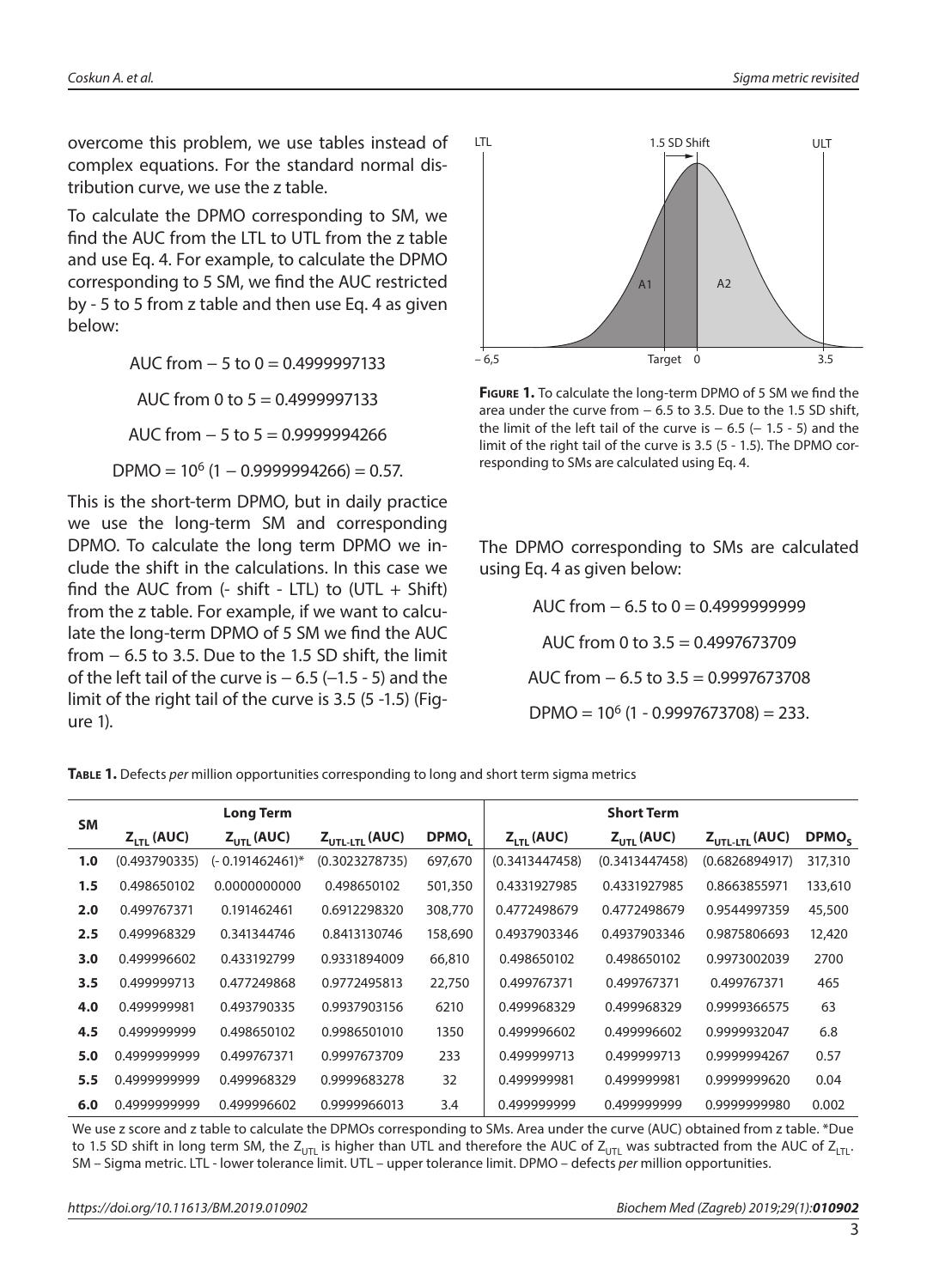From these simple examples we can see that both short and long term DPMOs are calculated using the standard normal distribution curve (Table 1). However, in daily practice it is not necessary to use complex mathematical equations. We can use Eq. 1 to calculate SM and then Table 1 to find the corresponding DPMO. Engineers in industry use Eq. 1 and Table 1 to calculate SM and DPMO easily.

## **Sigma metric in laboratory medicine**

In laboratory medicine literature, the scientific background of Six Sigma methodology is not well understood. In our previous studies we aimed to implement the corrected SM in laboratory medicine and calculate the performance of the instruments accurately, but it seems that there are still misunderstandings in the field (1-3). For example, recently Bayat criticized our paper and stated that *"Coskun et al. confused the short-term/long-term concept with the one-sided/two-sided concept. The reason that the calculated defect rates in the Coskun et al. calculations are significantly lower than the Westgard approach is that they have neglected the 1.5 SD subtraction."* (1,5). We believe that our paper is a seminal paper and had not been read in detail by Bayat (1). In the paper, we criticized all aspects of the defects of the SM calculation method in laboratory medicine. Additionally, we never neglected the 1.5 SD subtraction, but treated it correctly.

In laboratory medicine, a different equation is used to calculate SM as given below (Eq. 5):

$$
SM = \frac{TR^* - Bias}{SD}
$$
 (Eq. 5).

TR\* is the range from the center (target) to UTL or LTL. This equation is different from the main SM equation (Eq. I), it includes bias and structurally similar to process capability index (Cpk) as given below (Eq. 6):

$$
C_{pk} = min \left( \frac{\mu - LTL}{3SD}, \frac{UTL - \mu}{3SD} \right) \qquad \text{(Eq. 6).}
$$

where  $\mu$  is the mean of the process.

It should be noted that SM and Cpk are not the same. Sigma metric is linked to DPMO and must be interpreted correctly. The difference between SM and Cpk is the subject of another paper and cannot be summarized in this short paper.

There are two major drawbacks of calculating SM from Eq. 5.

1. Mathematical defects and illogical results. We derive SM and DPMO from the normal distribution curve but the relation between these parameters is not linear. A linear relation is present in uniform distributions, not in normal distributions (Figure 2). As shown in Figure 2, moving the mean to the



#### **Uniform Distribution Normal Distribution**

**FIGURE 2.** A linear relation is present in uniform distributions (A), but not in normal distributions (B). Moving the mean to the right or left increases or decreases the AUC linearly in the uniform distribution, but not in the normal distribution. Therefore, inclusion of bias as a linear component in Eq. 5 is mathematically not valid. The SD of uniform distribution is  $[(b-a)/12]^{1/2}$ .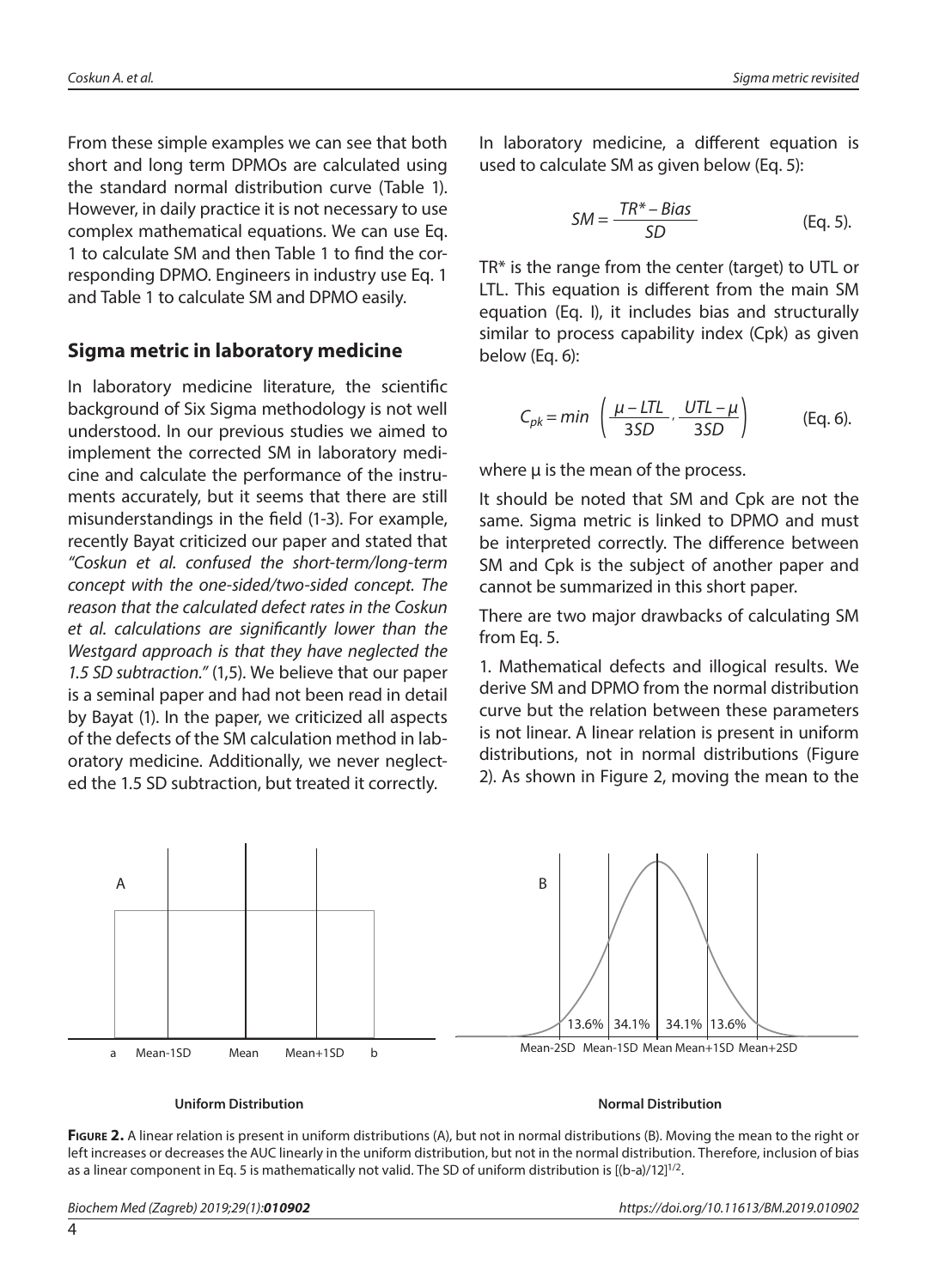right or left increases or decreases the AUC linearly in the uniform distribution but not in the normal distribution. Inclusion of bias as a linear component in Eq. 5 is mathematically not valid. In statistics there are various distributions types and for SM we must follow the mathematics of normal distribution (6).

Equation 5 is a one-sided and linear treatment of bias open to illogical results such as negative Sigma. If the bias is larger than UTL/LTL, according to Eq. 5, SM will be a negative value (Figure 3). Negative performance is meaningless, in both theory and practice. The lowest level of the performance of a process is zero, not a negative value. A negative SM would mean that the process produces more errors than there are opportunities. For example, if we have 1 million products the maximum error rate is 1 million (all products are defective). It is not logical to state that more than 1 million products of 1 million products are defective.

Mathematically we can show that the performance of a working process is always  $> 0$  (Figure 3). The performance of the process is derived from the AUC restricted by LTL and UTL. The normal dis-



**Figure 3.** A normal distribution curve is a two-sided curve (from −∞ to +∞) and the tails of the curve do not intersect the x-axis. Bias might be on the right or left side of the mean. Even if the bias is larger than UTL or LTL, the performance of a working process is always higher than zero. Normal distribution curve is the mathematical reference of both SM and DPMO. Negative SM cannot be obtained from normal distribution curve.

tribution curve is a two-sided curve (from −∞ to +∞) and the tails of the curve do not intersect the x-axis and therefore the AUC is always > 0.

In industry for a given SM value, we have one short (no shift) and one long term (shift is 1.5 SD) DPMO. But according to Eq. 5, for a given SM value we

| <b>LTL</b>                                 | <b>UTL</b> | <b>Target</b> | Bias | <b>CV</b> | <b>SM</b> | $Z_{\text{LTI}}$ (AUC) | $Z_{UTL}$ (AUC)  | Z <sub>LTL-UTL</sub> (AUC)     | <b>DPMO</b> |  |
|--------------------------------------------|------------|---------------|------|-----------|-----------|------------------------|------------------|--------------------------------|-------------|--|
| Urea nitrogen, mg/dL                       |            |               |      |           |           |                        |                  |                                |             |  |
| 16                                         | 24         | 20            | 3.0  | 1.0       | 1         | $-7.0(0.4999999999)$   | 1 (0.3413447458) | $-7$ to $+1$<br>(0.8413447458) | 158,650*    |  |
| 16                                         | 24         | 20            | 2.0  | 2.0       | 1.        | $-3.0(0.4986501019)$   | 1 (0.3413447458) | $-3$ to $+1$<br>(0.8399948477) | 160,000     |  |
| 16                                         | 24         | 20            | 0.0  | 4.0       | 1         | $-1.0(0.3413447458)$   | 1 (0.3413447458) | $-1$ to $+1$<br>(0.6826894917) | 317,310**   |  |
| Low-density lipoprotein cholesterol, mg/dL |            |               |      |           |           |                        |                  |                                |             |  |
| 88                                         | 112        | 100           | 3.0  | 3.0       | 3         | $-5.0(0.4999997133)$   | 3 (0.4986501020) | $-5$ to $+3$<br>(0.9986498153) | 1350*       |  |
| 88                                         | 112        | 100           | 1.5  | 3.5       | 3         | $-3.9(0.4999433065)$   | 3 (0.4986501020) | $-3.9$ to $+3$ (0.9985934084)  | 1410        |  |
| 88                                         | 112        | 100           | 0.0  | 4.0       | 3         | $-3.0(0.4986501020)$   | 3 (0.4986501020) | $-3$ to $+3$ (0.9973002039)    | 2700**      |  |

**Table 2.** Linear treatment of bias in standard normal distribution curve creates nonsense results

For the same SM, we can obtain various DPMOs. In this table for simplicity we show only three different DPMOs corresponding to the same SM. For the same test, the DPMO of (\*\*) is approximately 2 times higher than the DPMO of (\*). LTL - lower tolerance limit. UTL – upper tolerance limit. CV – coefficient of variation. SM – Sigma metric. DPMO – defects *per* million opportunities. AUC - Area under the curve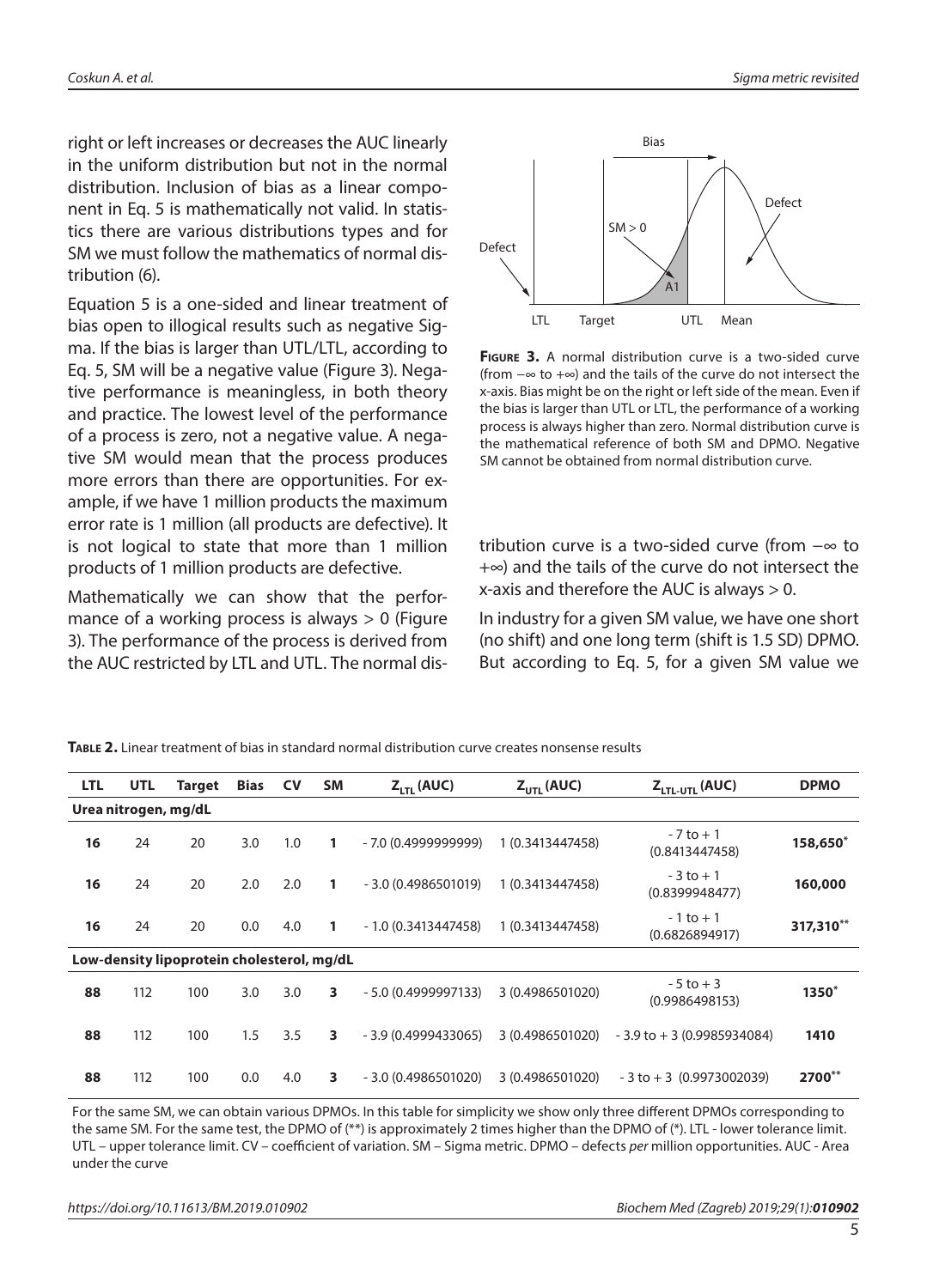have one short (no shift) but can obtain a lot of long term DPMOs. For example, if  $SM = 1$ , the short-term DPMO will be 317,310 (Table 1), but the long-term SM may correspond to various DPMOs such as 697,670 (Table 1), 158,650, 317,310 (Table 2) or even a different value. This is because Eq. 5 has two variables: bias and CV. If we change the values of bias and CV, we can obtain different DPMOs correspond the same SM (Table 2). This is a clear contradiction. In mathematics and philosophy this is a typical example of *reductio ad absurdum.* The inclusion of bias as a linear component cause absurd results.

2. Application defect. If we include bias directly, we must use the short-term DPMO, not the longterm DPMO. For example, if the TR, Bias, and SD of a process are 12, 4, and 2 respectively, then according to Eq. 5 (although mathematically it is not correct) the SM will be 4. Now the question is what is the DPMO corresponding to 4 Sigma. The answer is 63, not 6200 (Table 1). Because we know the shift of the process, we must use the DPMO corresponding to the short-term SM. Unfortunately, in various papers (and in laboratory practice), bias is directly included in the equation of SM, and the DPMO corresponding to the long-term SM is used. If we use Eq. 5 in the performance calculations of analysers, methods, reagents, and other instruments, we will obtain performance values significantly lower than the actual levels. This results from two biases: the bias directly included in the equation, and the 1.5 SD shift accepted as the natural bias. This false low performance level will increase pressure on the manufacturers in the market. Additionally, the fact that one SM corresponds to various DPMO makes the application of Eq. 5 meaningless in laboratory medicine.

## **Conclusion**

As mentioned previously, engineers in industry use Eq. 1, in which bias is not directly included, because mathematically it is not valid. Instead of directly including bias, they prefer to use the longterm DPMO corresponding to SM. This approach has two important advantages: first, the equation is very simple and it is easy to calculate the performance of a process using the TR and SD. Second, in daily practice we do not know whether bias exists or not, and therefore we accept the presence of a 1.5 SD shift in any case. This assumption protects the process performance evaluation from the possible presence of biases.

The approach used in laboratory medicine has serious defects. First, it includes bias measured in laboratory and uses DPMO corresponding to long term SM. It should be noted that, in laboratory medicine, the bias measurement methods differ among laboratories and some of them are defective, thus the results may not be reliable. The SM calculated using Eq. 5 will be very low; consequently the DPMO will be very high. This results from two biases: the measured bias, and the 1.5 SD shift. In this case, the calculated performance of the process will be incorrect, significantly lower than the actual performance level, causing serious trouble for manufacturers in the market. To overcome this problem we have two choices. First, we can perform the calculations as engineers do in industry, by only using TR and SD to calculate SM, and then use the long-term DPMO. Second, if we include bias we should use z score and z table to calculate short term DPMO.

## **Potential conflict of interest**

None declared.

#### **References**

- *1. Coskun A, Serteser M, Kilercik M, Aksungar F, Unsal I. A new approach to calculating the Sigma Metric in clinical laboratories. Accred Qual Assur. 2015;20:147–52. [https://doi.](https://doi.org/10.1007/s00769-015-1113-8) [org/10.1007/s00769-015-1113-8](https://doi.org/10.1007/s00769-015-1113-8)*
- 

*2. Coskun A, Serteser M, Serdar M, Aksungar F, Kilercik M, Unsal I. Z transformation is the gold standard for computing the sigma metric. Clin Biochem. 2016;49:732–3. [https://doi.](https://doi.org/10.1016/j.clinbiochem.2016.04.002) [org/10.1016/j.clinbiochem.2016.04.002](https://doi.org/10.1016/j.clinbiochem.2016.04.002)*